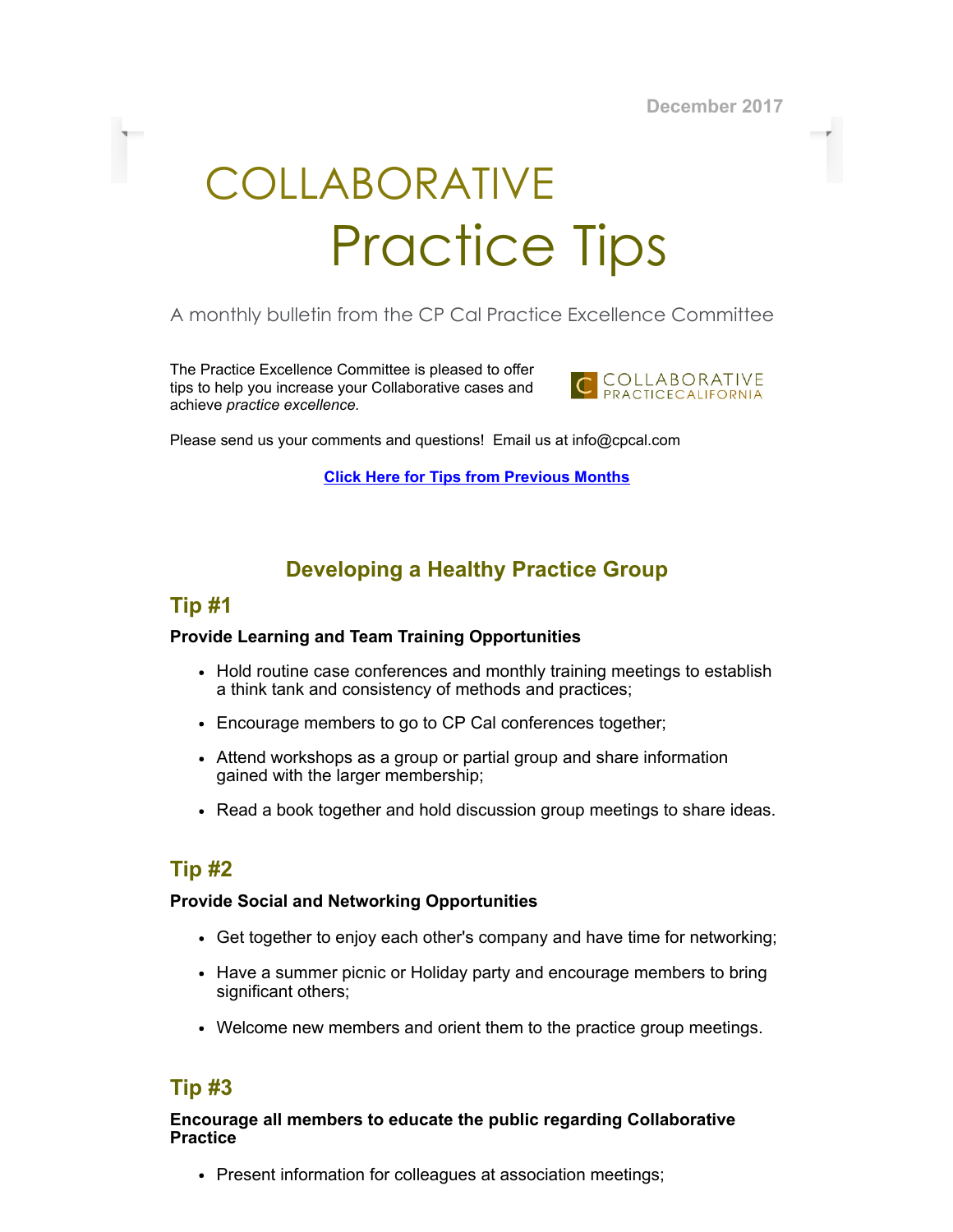- Present Divorce Options and/or Trust and Estates Options in your area;
- Take a colleague to coffee or lunch to talk about your experiences in Collaborative cases;
- Invite colleagues to trainings, conferences, practice group meetings and to attend Divorce Options and/or Trust and Estates Options.
- Speak at local Graduate and Law schools regarding Collaborative Practice models and how it compares to Mediation or Court processes.

## Tip #4

#### Develop a Mentoring Program (Mentoring Documents are in the CP Cal Toolbox on our website)

- Engage new members by inviting them to meet regularly with a mentor;
- Provide new members opportunities to observe a case;
- Consider shadowing a case pro bono;
- Arrange group meetings for mentors and mentees to learn and train together.

# Tip #5

## Encourage all members to participate in Practice Group Committees

- Present information regarding each committee's annual progress and the next year's goals;
- Have current committee members talk with other members to engage their interest in your committee;
- Orient new committee members to the tasks and vision of that committee;
- Ask for help with tasks and make sharing the tasks the goal;
- Follow brainstorming guidelines so all ideas are welcomed.

# Tip #6

## Practice Good Governance of your Non-Profit

- Develop governing rules and policies for your organization;
- Attend seminars as a group or partial group to learn more about the governance of a non-profit, how to maintain a healthy board, and how to engage volunteers;
- Consult with an attorney that specializes in non-profit governance for additional information and advice;
- Engage members to become chairs of committees and to sit on the board to bring new ideas and energy to the board;
- Prevent volunteer burn out by asking for rotation of responsibilities from all members;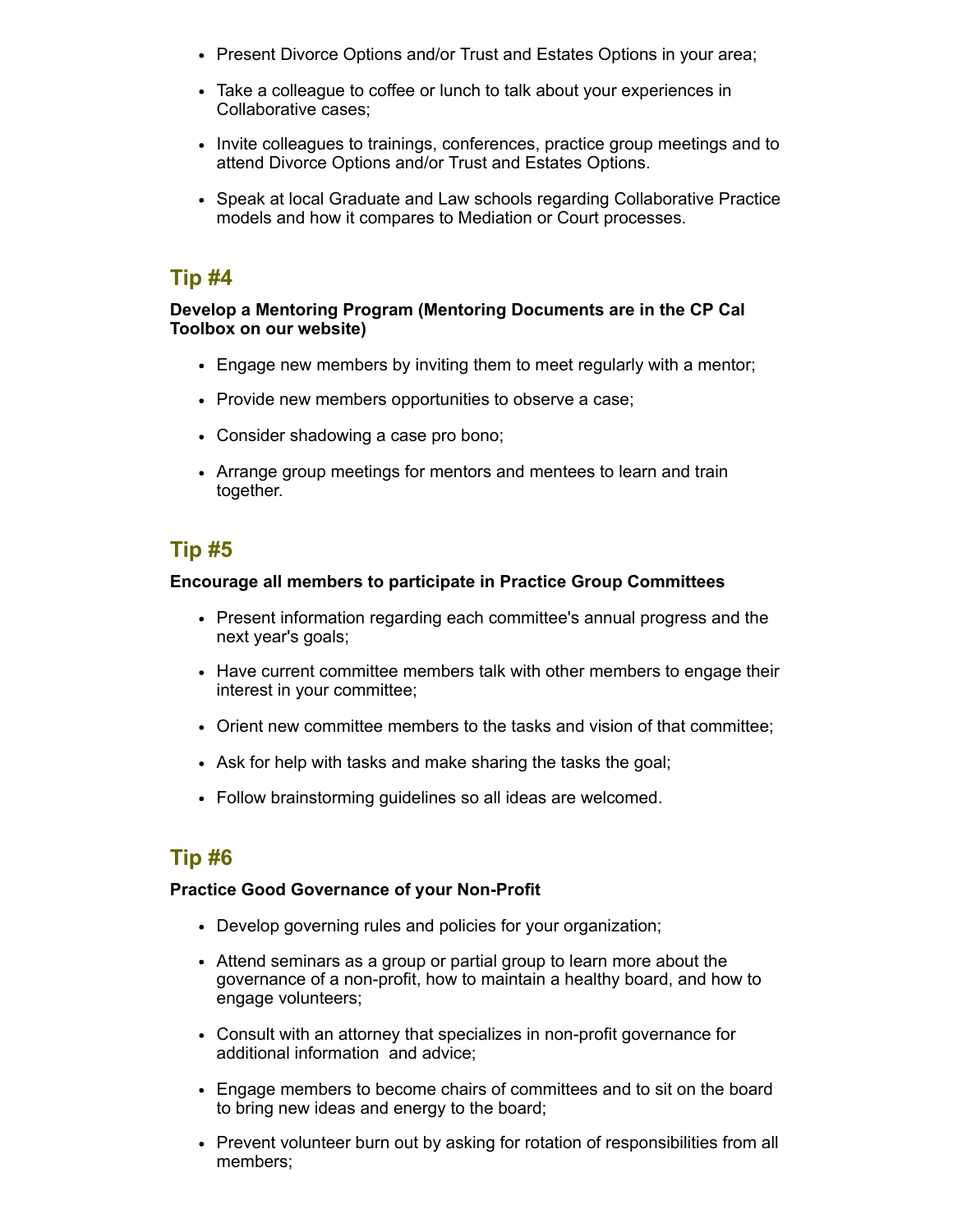Use Collaborative practices of alternative dispute resolution in teams and at board meetings - Walk the walk and talk the talk.

The Practice Excellence Committee wishes all in the Collaborative Community, and the families we work with, peace throughout the holidays and the New Year.